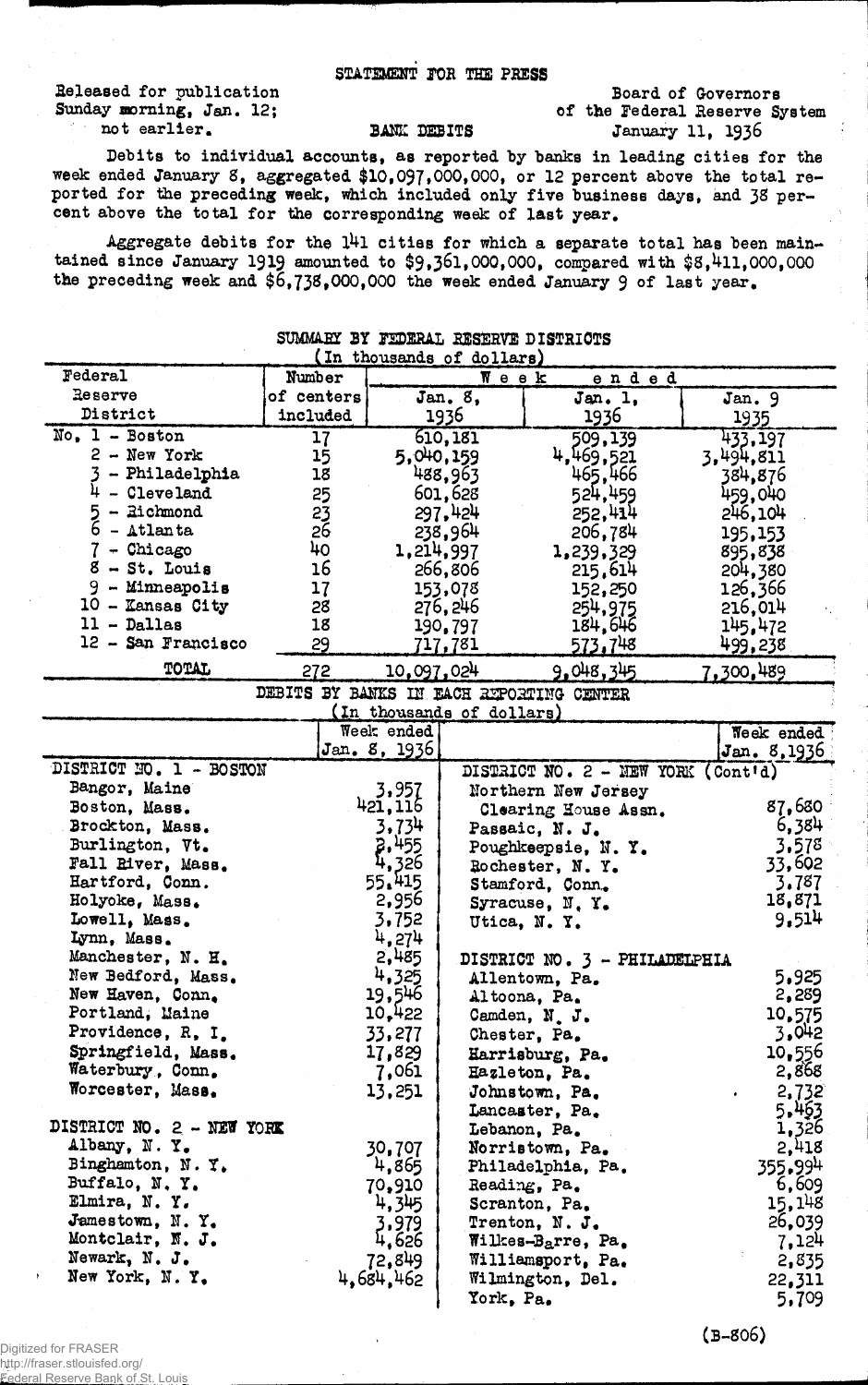DEBITS BY BANKS III EACH REPORTING CENTER

|                                      |               | (In thousands of dollars)         | $B-806a$          |
|--------------------------------------|---------------|-----------------------------------|-------------------|
|                                      | Week ended    |                                   | Week ended        |
|                                      | Jan. 8, 1936  |                                   | Jan. 8, 1936      |
| DISTRICT NO. 4 - CLEVELAND           |               | DISTRICT NO. 6 - ATLANTA (Cont'd) |                   |
| Akron, Ohio                          | 13,788        | Elberton, Ga.                     | 247               |
| Butler, Pa.                          | 2,156         | Hattiesburg, Miss.                | 1,177             |
| Canton, Ohio                         | 9,411         | Jackson, Miss.                    | 5,204             |
| Cincinnati, Ohio                     | 83.448        | Jacksonville, Fla.                | 18,792            |
| Cleveland, Ohio                      | 160,000       | Knoxville, Tenn.                  | 6,650             |
| Columbus, Ohio                       | 46,115        | Macon, Ga.                        | 3,295             |
| Dayton, Ohio                         | 12,352        | Meridian, Miss.                   | 2,378             |
| Erie, Pa,                            | 6,490         | Miami, Fla.                       | 9,377             |
| Franklin, Pa.                        | 952           | Mobile, Ala.                      | 9.073             |
| Greensburg, Pa.                      | 3,284         | Montgomery, Ala.                  | 5,812             |
| Hamilton, Ohio                       | 2,209         | Mashville, Tenn.                  | 20,489            |
| Homestead, Pa.                       | 732           | Newnan, Ga.                       | 573               |
| Lexington, Ky.                       | 6,500         | New Orleans, La.                  | 49,122            |
| Lima, Ohio                           | 3,250         | Pensacola, Fla.                   | 1,732             |
| Lorain, Ohio                         | 897           | Savannah, Ga.                     | 7.775             |
| Middletown, Ohio                     | 2,394         | Tampa, Fla.                       | 7,315             |
| Oil City, Pa.                        | 2,003         | Valdosta, Ga.                     | 866               |
| Pittsburgh, Pa.                      | 188,929       | Vicksburg, Miss.                  | 1,847             |
| Springfield, Ohio                    | 4,404         |                                   |                   |
| Steubenville, Ohio                   | 1,734         | DISTRICT NO. 7 - CHICAGO          | 800               |
| Toledo, Ohio                         | 28,351        | Adrian, Mich.<br>Aurora, Ill.     | 2,004             |
| Warren, Ohio                         | 1,795         | Battle Creek, Mich.               | $2,7^{48}$        |
| Wheeling, W. Va.                     | 8,863         | Bay City, Mich.                   | 2,703             |
| Youngstown, Ohio<br>Zanesville, Ohio | 9,727         | Bloomington, Ill.                 | 3,410             |
|                                      | 1,844         | Cedar Rapids, Iowa                | 6,397             |
| DISTRICT NO. 5 - RICHMOND            |               | Champaign-Urbana, Ill.            | 2,736             |
| Asheville, N. C.                     | 2,782         | Chicago, Ill.                     | 707.335           |
| Baltimore, Md.                       | 81,427        | Clinton, Iowa                     | 1,746             |
| Charleston, S. C.                    | 4,419         | Danville, Ill.                    | 2,139             |
| Charleston, W. Va.                   | 14,698        | Davenport, Iowa                   | 4,637             |
| Charlotte, N.C.                      | 14,168        | Decatur, Ill.                     | 3.645             |
| Columbia, S. C.                      | 6,897         | Des Moines, Iowa                  | 30,079            |
| Cumberland, Md.                      | 2,130         | Detroit, Mich.                    | 208,153           |
| Danville, Va.                        | 2,957         | Dubuque, Iowa                     | 2,104             |
| Durham, N. C.                        | 7.313         | $E1$ gin, $111.$                  | 1,459             |
| Greensbôro, N. C.                    | 3,807         | Flint, Mich.                      | 6,097             |
| Greenville, S. C.                    | 5,570         | Fort Wayne, Ind.                  | 7,842             |
| Hagerstown, Md.                      | 2,380         | Gary, Ind.                        | 2,678             |
| Huntington, W. Va.                   | 4,035         | Grand Rapids, Mich.               | 13,133            |
| Lynchburg, Va.                       | 4,641         | Green Bay, Wis.                   | 2,968             |
| Newport News, Va.                    | 2,138         | Hammond, Ind.                     | 1,226             |
| Norfolk, Va.                         | 13,528        | Indianapolis, Ind.                | 52,444            |
| Portsmouth, Va.                      | 1,066         | Jackson, Mich.                    | 4,416             |
| Raleigh, N. C.                       | 6,128         | Kalamazoo, Mich.                  | 4,891             |
| Richmond, Va.                        | 37,146        | Lansing, Mich.<br>Manitowoc, Wis. | 5,012<br>1,623    |
| Roanoke, Va.                         | 6,927         | Mason City, Iowa                  | 2,483             |
| Spartanburg, $S. C.$                 | 2,046         | Milwaukce, Wis.                   | 66,236            |
| Washington, D. C.                    | 60,967        | Moline, Ill.                      | 1,515             |
| Wilmington, N. C.                    | $-2,779$      | Muscatine, Iowa                   | 789               |
| Winston-Salem, N. C.                 | 9,521         | Oshkosh, Wis.                     | 2,294             |
| DISTRICT NO. 6 -ATLANTA              |               | Peoria, Ill.                      | 13,841            |
|                                      |               | Rockford, Ill.                    | 4,702             |
| Albany, Ga.                          | 983<br>40,082 | Saginaw, Mich.                    | 4.844             |
| Atlanta, Ga.<br>Augusta, Ga.         | 4,923         | Sheboygan, Wis.                   | 3,683             |
| Birmingham, Ala.                     | 25,414        | Sioux City, Iowa                  | 8,364             |
| Brunswick, Ga.                       | 662           | South Bend, Ind.                  | 8,526             |
| Chattanooga, Tenn.                   | 11,432        | $Springfield,$ $111.$             | 5,316             |
| Columbus, Ga.                        | 3,071         | Terre Haute, Ind.                 | 5.894             |
| Dothan, Ala.                         | 673           | Naterloo, Iowa                    | 3.5 <sup>44</sup> |

Digitized for FRASER http://fraser.stlouisfed.org/ Federal Reserve Bank of St. Louis

ŀ,

 $\left| \cdot \right|$ 

 $\vert \cdot \vert$ 

 $\ddot{\phantom{a}}$ 

 $\ddot{\phantom{1}}$ 

 $\ddot{\phantom{1}}$ 

 $\hat{\mathbf{v}}$ 

 $\bullet$ 

 $\bullet$ 

 $\mathbf{v}^{\mathbf{v}}$